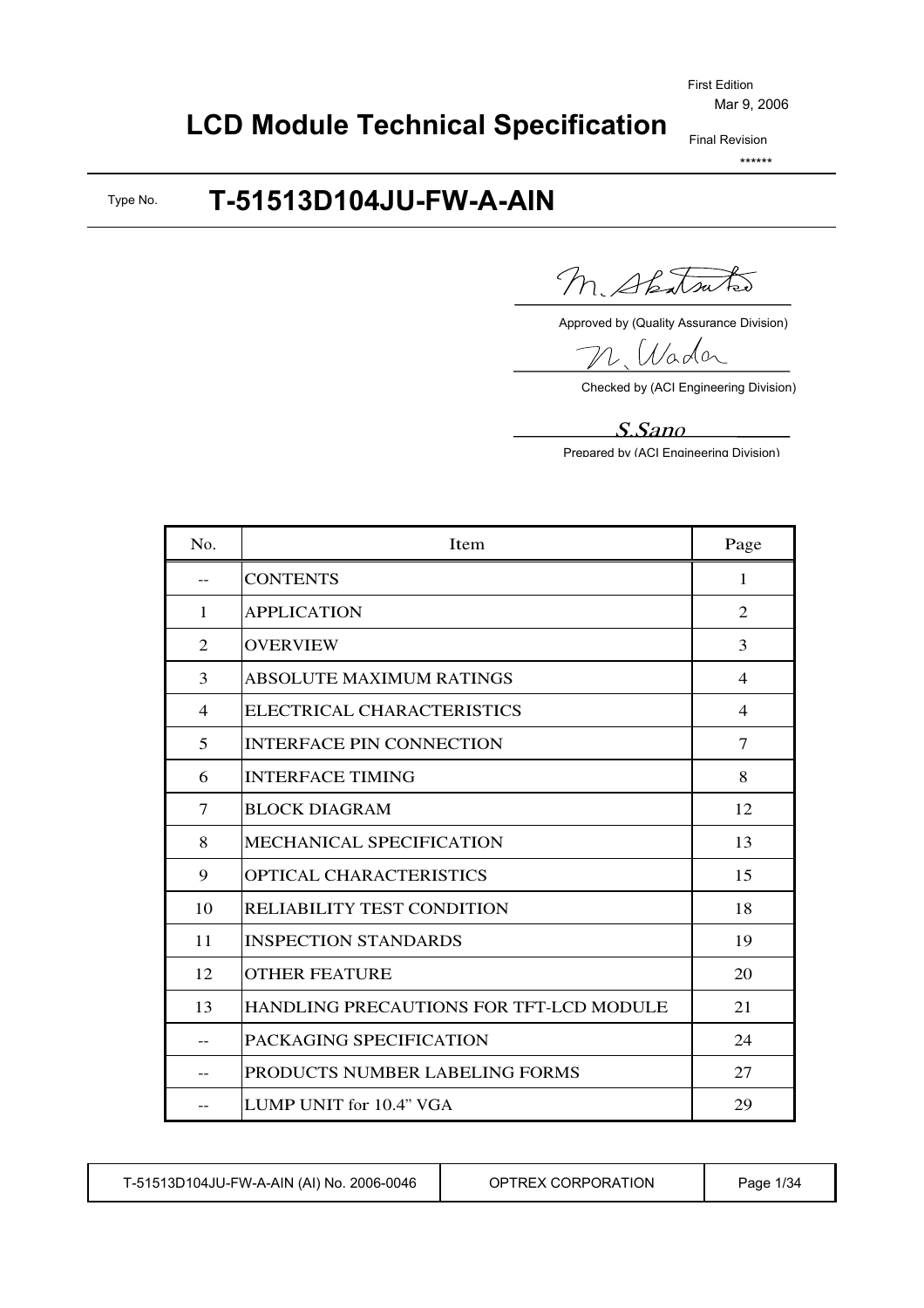### **1. APPLICATION**

This specification applies to color TFT-LCD module, T-51513D104JU-FW-A-AIN.

These specification papers are the proprietary product of OPTREX and include materials protected under copyright of OPTREX. No part of this document may be reproduced in any form or by any means without the express written permission of OPTREX.

OPTREX does not assume any liability for infringement of patents, copyrights or other intellectual property rights of third parties by or arising from use of a product specified in this document. No license, express, implied or otherwise, is granted under any patents, copyrights or other intellectual property rights of OPTREX or of others.

OPTREX classifies the usage of the TFT-LCD module as follows. Please confirm the usage before using the product.

(1) Standard Usage

Computers, office equipment, factory automation equipment, test and measurement equipment, communications, transportation equipment(automobiles, ships, trains, etc.), provided, however, that operation is not influenced by TFT-LCD directly.

(2) Special Usage

Medical equipment, safety equipment, transportation equipment, provided, however, that TFT-LCD is necessary to its operation.

(3) Specific Usage

Cockpit Equipment, military systems, aerospace equipment, nuclear reactor control systems, life support systems and any other equipment. OPTREX should make a contract that stipulate apportionment of responsibilities between OPTREX and our customer.

The product specified in this document is designed for "Standard Usage" unless otherwise specified in this document. If customers intend to use the product for applications other than those specified for "Standard Usage", they should contact OPTREX sales representative in advance.

OPTREX has been making continuous effort to improve the reliability of its products. Customers should implement sufficient reliability design of their application equipments such as redundant system design, fail-safe functions, anti-failure features.

OPTREX assumes no responsibility for any damage resulting from the use of the product that does not comply with the instructions and the precautions specified in this document.

Please contact and consult a OPTREX sales representative for any questions regarding this product.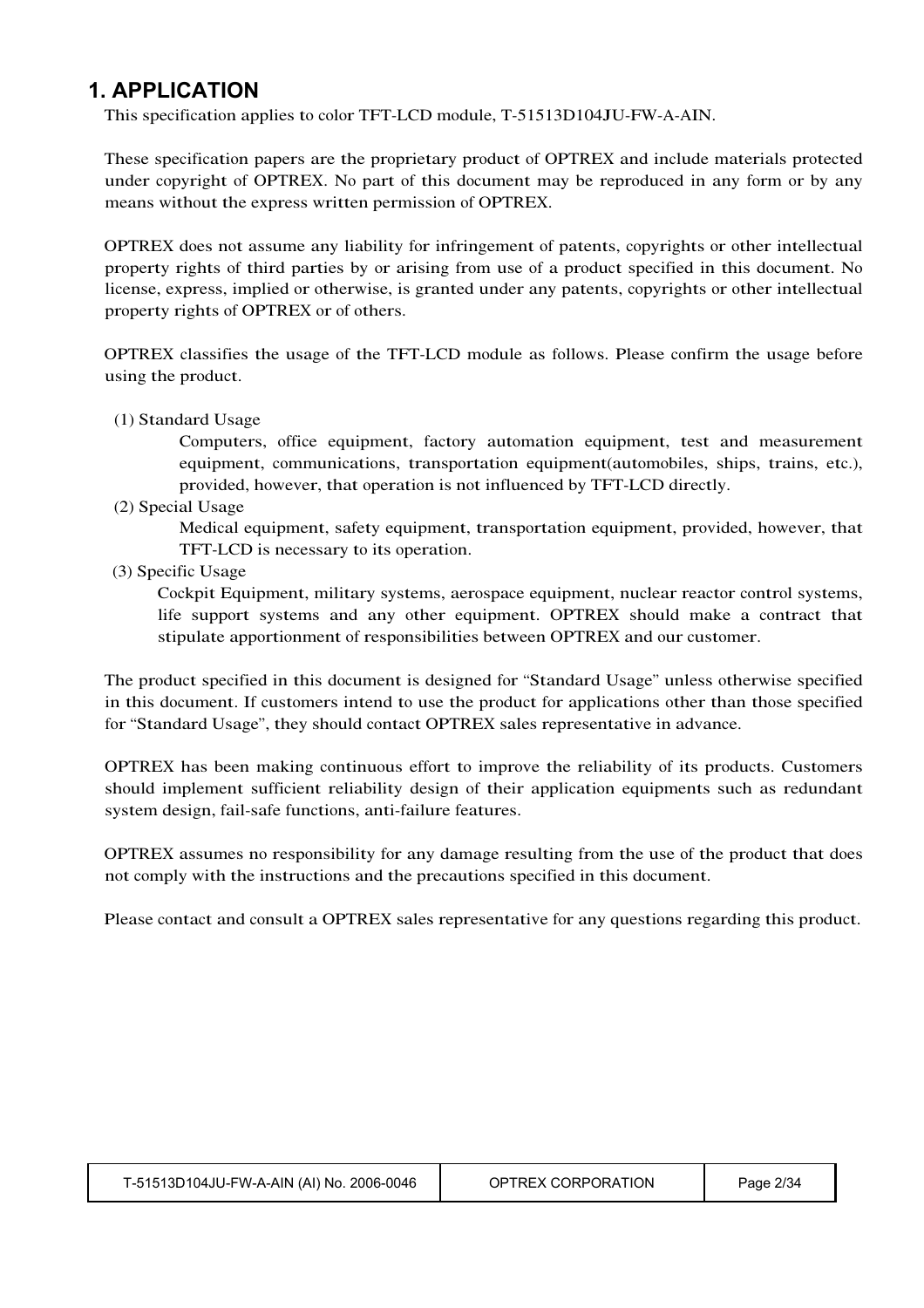### **2. OVERVIEW**

T-51513D104JU-W-A-AIN is 10.4" color TFT-LCD (Thin Film Transistor Liquid Crystal Display) module composed of LCD panel, driver ICs, control circuit, and backlight unit.

By applying 6 bit digital data  $640 \times 480$ , 262K-color images are displayed on the 10.4" diagonal screen. Input power voltage is 3.3 V for LCD driving.

The type of data and control signals are digital and transmitted via CMOS interface per Typ. 25 MHz clock cycle.

Inverter for backlight is not included in this module. General specifications are summarized in the following table:

| <b>ITEM</b>                            | <b>SPECIFICATION</b>                                 |
|----------------------------------------|------------------------------------------------------|
| Display Area (mm)                      | $211.2(H) \times 158.4$ (V)<br>(10.39-inch diagonal) |
| Number of Dots                         | $640 \times 3$ (H) $\times$ 480 (V)                  |
| Pixel Pitch (mm)                       | $0.33$ (H) $\times$ 0.33 (V)                         |
| <b>Color Pixel Arrangement</b>         | RGB vertical stripe                                  |
| Display Mode                           | Normally white TN                                    |
| Number of Color                        | 262K                                                 |
| Luminance $(cd/m^2)$                   | 430                                                  |
| Wide Viewing Angle Technology          | Optical compensation film                            |
| Viewing Angle ( $CR \ge 10$ )          | $-65-65^{\circ}$ (H) $-45-65^{\circ}$ (V)            |
| <b>Surface Treatment</b>               | Antiglare and hard-coating 3H                        |
| <b>Electrical Interface</b>            | <b>CMOS</b>                                          |
| Optimum Viewing Angle (Contrast ratio) | $12$ o'clock                                         |
| Module Size (mm)                       | 243.0 (W) $\times$ 181.6 (H) $\times$ 12.2 (D)       |
| Module Mass $(g)$                      | 570                                                  |
| <b>Backlight Unit</b>                  | CCFL, 2-tubes, edge-light, replaceable               |

Characteristic value without any note is typical value.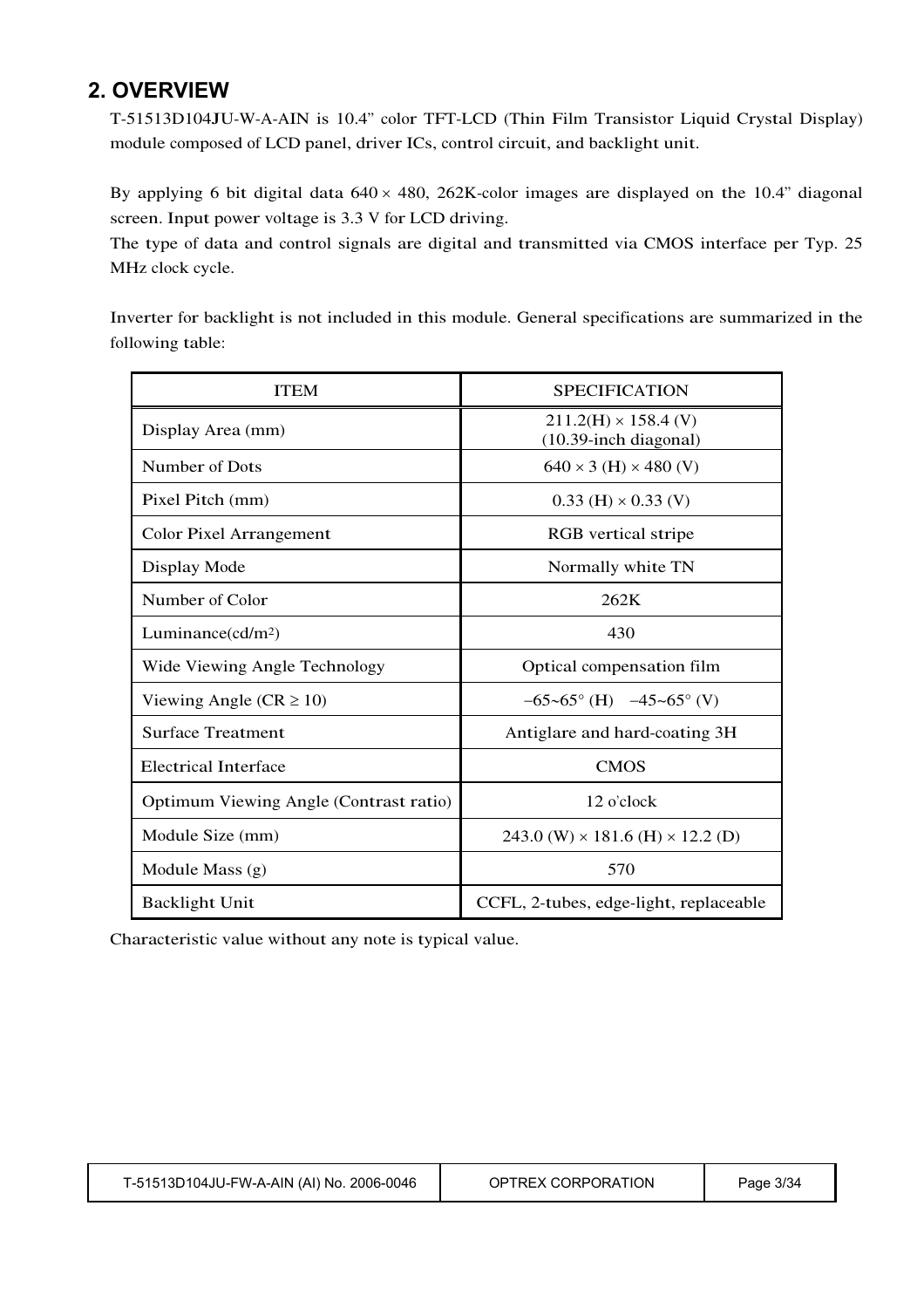## **3. ABSOLUTE MAXIMUM RATINGS**

| <b>ITEM</b>                                         | <b>SYMBOL</b>               | MIN.     | MAX. | <b>UNIT</b>     |
|-----------------------------------------------------|-----------------------------|----------|------|-----------------|
| Power Supply Voltage for LCD                        | <b>VCC</b>                  | $-0.3$   | 4.0  | V               |
| Logic Input Voltage                                 | VI                          | $-0.3$   | 6.0  | V               |
| Lamp Voltage                                        | VL                          | $\Omega$ | 2000 | <b>V</b> rms    |
| Lamp Current                                        | IL                          | $\Omega$ | 9    | mArms           |
| Lamp Frequency                                      | FL                          | 40       | 100  | kHz             |
| Note $1,2)$<br><b>Operation Temperature (Panel)</b> | $\Gamma_{\text{op(Panel)}}$ | $-20$    | 70   | $\rm ^{\circ}C$ |
| Note $2)$<br><b>Operation Temperature (Ambient)</b> | $T_{op(Ambient)}$           | $-20$    | 70   | $\rm ^{\circ}C$ |
| Note $2)$<br><b>Storage Temperature</b>             | $T_{\rm stg}$               | $-20$    | 80   | $\rm ^{\circ}C$ |

[Note]

1) Measured at the center of active area and at the center of panel back surface

2) Top, Tstg  $\leq 40^{\circ}$ C : 90%RH max. without condensation

Top, Tstg >  $40^{\circ}$ C : Absolute humidity shall be less than the value of 90%RH at 40°C without condensation.

### **4. ELECTRICAL CHARACTERISTICS**

(1) TFT- LCD

Ambient temperature: Ta <sup>=</sup> 25℃

| <b>ITEM</b>                     |            | <b>SYMBOL</b> | MIN.     | TYP. | MAX. | <b>UNIT</b> | Remarks |
|---------------------------------|------------|---------------|----------|------|------|-------------|---------|
| Power Supply Voltage for LCD    |            | <b>VCC</b>    | 3.0      | 3.3  | 3.6  |             | $*1)$   |
| Power Supply Current for LCD    | <b>ICC</b> | $- -$         | 200      | 300  | mA   | $*2)$       |         |
| Permissive Input Ripple Voltage |            | <b>VRP</b>    |          |      | 100  | $mVp-p$     |         |
|                                 | High       | VIH           | 2.0      | --   | 5.5  |             |         |
| Logic Input Voltage             | Low        | VIL           | $\Omega$ | --   | 0.8  |             |         |

\*1) Power and signals sequence:



T-51513D104JU-FW-A-AIN (AI) No. 2006-0046 | OPTREX CORPORATION | Page 4/34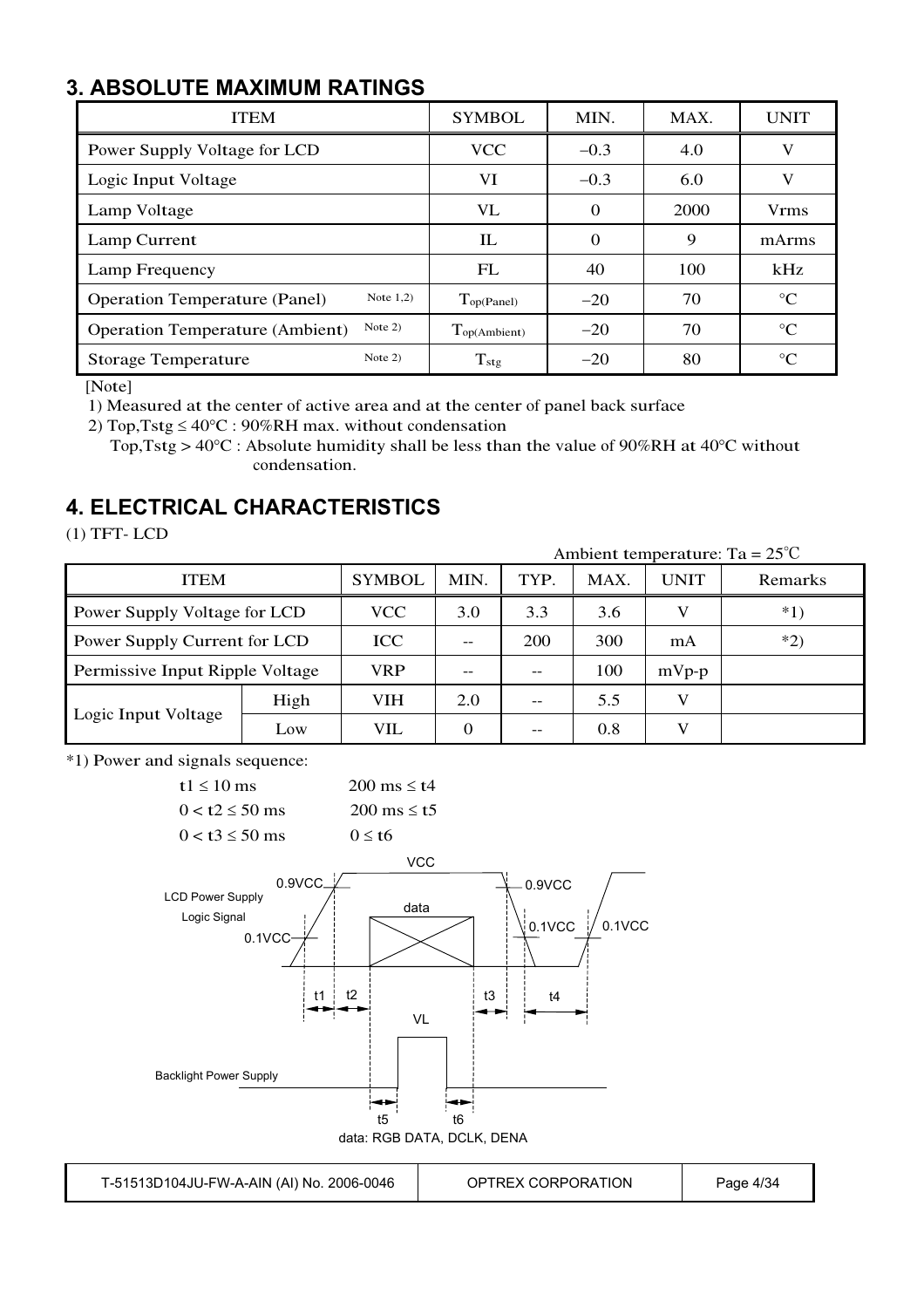- 1) When  $2.4 \text{ V} \leq \text{VCC} < 3.0 \text{ V}$ , td  $\leq 10 \text{ ms}$
- 2) When  $VCC < 2.4$  V

VCC-dip conditions should also follow the power and signals sequence.



#### \*2) Typical current condition:

64- gray- bar-pattern

480 line mode

 $VCC = +3.3 V$ , f<sub>H</sub>=31.5kHz, fv=60Hz, fcLK= 25MHz

| $(2)$ Backlight              |                                 |       |      |      |             | $Ta=25^{\circ}C$                                      |
|------------------------------|---------------------------------|-------|------|------|-------------|-------------------------------------------------------|
| <b>ITEM</b>                  | <b>SYMBOL</b>                   | MIN.  | TYP. | MAX. | <b>UNIT</b> | Remarks                                               |
| Lamp Voltage                 | VL                              | --    | 485  |      | <b>Vrms</b> | $IL=6.0$ mArms                                        |
| Lamp Current                 | $\mathop{\mathrm{IL}}\nolimits$ | 3.0   | 6.0  | 7.0  | mArms       | $*1, *5)$                                             |
| Lamp Frequency               | FL                              | 40    |      | 100  | kHz         | $*2)$                                                 |
|                              |                                 | 900   |      |      | <b>Vrms</b> | $Ta = 25^{\circ}C$                                    |
| <b>Starting Lamp Voltage</b> | VS                              | 1350  |      |      | <b>Vrms</b> | $Ta = 0^{\circ}C$                                     |
|                              |                                 | 1440  |      |      | <b>Vrms</b> | $Ta = -20$ °C                                         |
| Lamp Life Time               | LT                              | 50000 |      |      | h           | $*3, *4$ ) IL=6.0mArms<br><b>Continuous Operation</b> |

\*1) Lamp Current measurement method (The current meter is inserted in low voltage line.)



- \*2) Lamp frequency of inverter may produce interference with horizontal synchronous frequency, and this may cause horizontal beat on the display. Therefore, please adjust lamp frequency, and keep inverter as far from module as possible or use electronic shielding between inverter and module to avoid the interference.
- \*3) Lamp life time is defined as the time either when the brightness becomes 50% of the initial value, or when the starting lamp voltage does not meet the value specified in this table.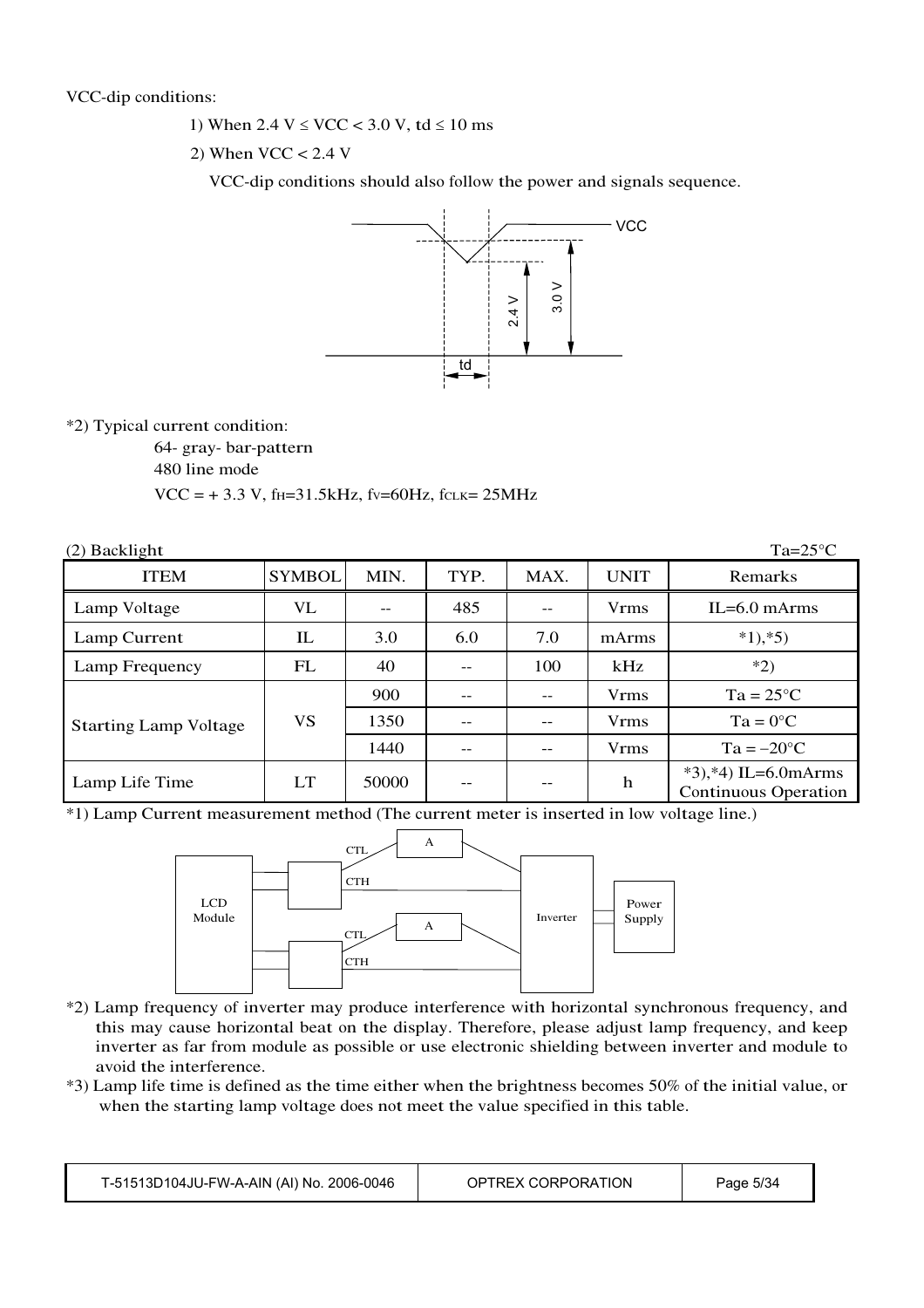- \*4) The life time of the backlight depends on the ambient temperature. The life time will decrease under low/high temperature.
- \*5) Please use the inverter which has symmetrical current wave form as follows,

The degree of unbalance: less than 10%

The ratio of wave height: less than  $\sqrt{2} \pm 10\%$ 



CURRENT WAVE FORM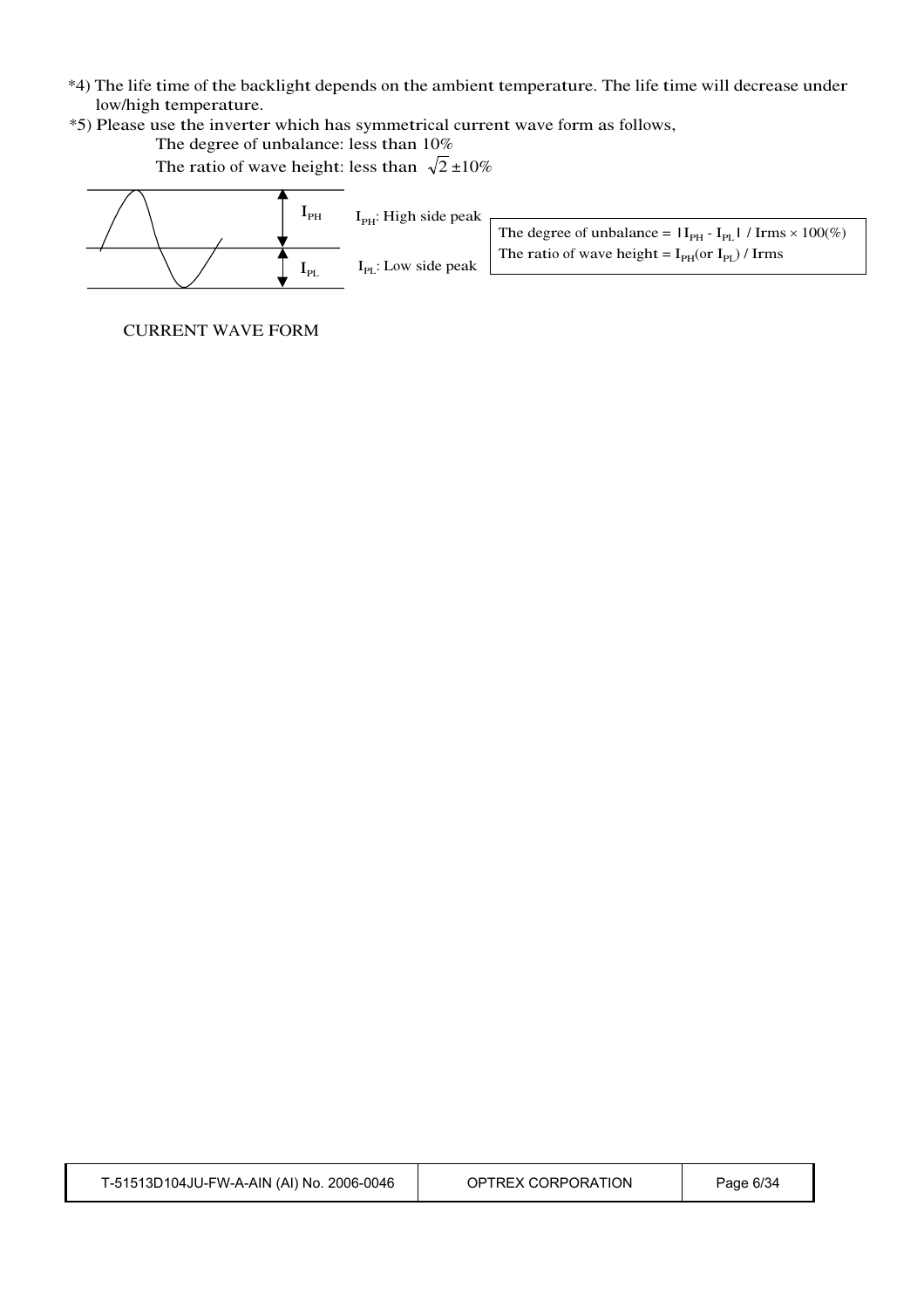### **5. INTERFACE PIN CONNECTION**

#### (1) CN 1(Interface Signal)

Used connector: DF9B-31P-1V(32)(HIROSE) Corresponding connector: DF9-31S-1V(HIROSE)

| Pin No.          | Symbol         | Corresponding connector. $D_Y$ -313-1 $\theta$ (FIINOSE)<br>Function |
|------------------|----------------|----------------------------------------------------------------------|
| $\mathbf{1}$     | <b>GND</b>     |                                                                      |
| $\overline{2}$   | <b>DCLK</b>    | Clock signal for sampling catch data signal                          |
| $\overline{3}$   | HD             | Horizontal sync signal<br>$*1)$                                      |
| $\overline{4}$   | <b>VD</b>      | Vertical sync signal<br>$*1)$                                        |
| 5                | <b>GND</b>     |                                                                      |
| 6                | R <sub>0</sub> | Red data signal(LSB)                                                 |
| $\boldsymbol{7}$ | R1             | Red data signal                                                      |
| 8                | R2             | Red data signal                                                      |
| 9                | R <sub>3</sub> | Red data signal                                                      |
| 10               | R4             | Red data signal                                                      |
| 11               | R <sub>5</sub> | Red data signal(MSB)                                                 |
| 12               | <b>GND</b>     |                                                                      |
| 13               | G <sub>0</sub> | Green data signal(LSB)                                               |
| 14               | G1             | Green data signal                                                    |
| 15               | G2             | Green data signal                                                    |
| 16               | G <sub>3</sub> | Green data signal                                                    |
| 17               | G4             | Green data signal                                                    |
| 18               | G <sub>5</sub> | Green data signal(MSB)                                               |
| 19               | <b>GND</b>     |                                                                      |
| 20               | B <sub>0</sub> | Blue data signal(LSB)                                                |
| 21               | B1             | Blue data signal                                                     |
| 22               | <b>B2</b>      | Blue data signal                                                     |
| 23               | B <sub>3</sub> | Blue data signal                                                     |
| 24               | <b>B4</b>      | Blue data signal                                                     |
| 25               | B <sub>5</sub> | Blue data signal(MSB)                                                |
| 26               | <b>GND</b>     |                                                                      |
| 27               | <b>DENA</b>    | Data enable signal (to settle the viewing area)                      |
| 28               | <b>VCC</b>     | 3.3 V Power Supply                                                   |
| 29               | <b>VCC</b>     | 3.3 V Power Supply                                                   |
| 30               | <b>GND</b>     |                                                                      |
| 31               | <b>SC</b>      | Scan direction control (Low=Normal, High=Reverse)                    |

\*1) HD and VD are not being used for timing control.

\*2) The shielding case is connected with GND

### (2) CN 2, 3 (Backlight)

Backlight-side connector: BHR-02(8.0)VS-1N(JST) Inverter-side connector: SM02(8.0)B-BHS(JST)

| Pin No. | Symbol     | <b>Function</b>     |
|---------|------------|---------------------|
|         | <b>CTH</b> | VBLH (High Voltage) |
|         |            | VBLL (Low Voltage)  |

[Note]VBLH-VBLL=VL

T-51513D104JU-FW-A-AIN (AI) No. 2006-0046 | OPTREX CORPORATION | Page 7/34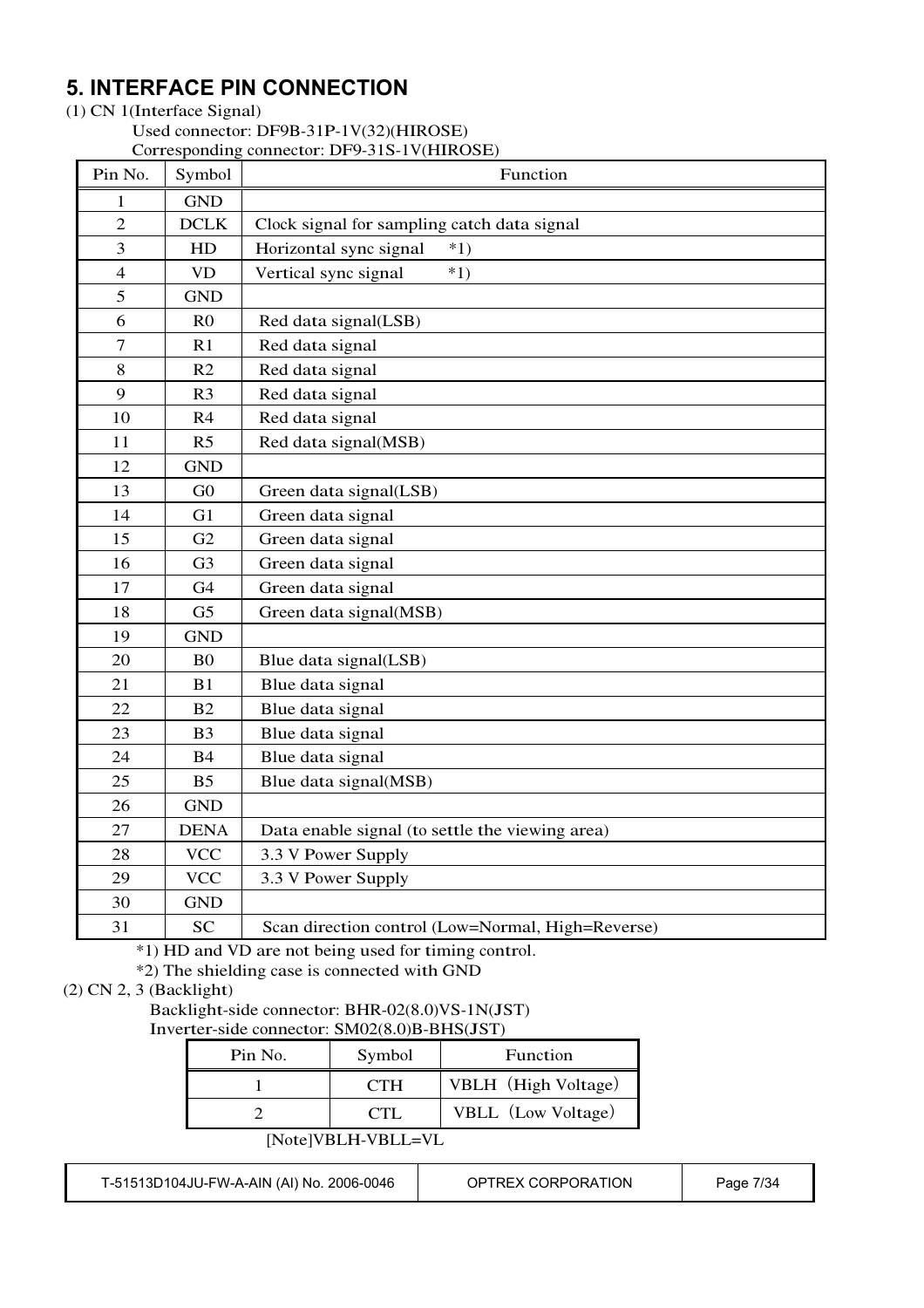### **6. INTERFACE TIMING**

| <b>ITEM</b>                 |             | <b>SYMBOL</b>        | MIN.                    | TYP.           | MAX. | <b>UNIT</b> |                |
|-----------------------------|-------------|----------------------|-------------------------|----------------|------|-------------|----------------|
|                             | Frequency   |                      | $f_{CLK}$               | 20             | 25   | 30          | <b>MHz</b>     |
|                             | Period      |                      | $t_{\text{CLK}}$        | 33.3           | 40   | 50          | ns             |
| <b>DCLK</b>                 | Low Width   |                      | twcl                    | 10             | --   | --          | ns             |
|                             | High Width  |                      | twc <sub>H</sub>        | 10             | --   |             | ns             |
| <b>DATA</b>                 | Set up time |                      | $t_{DS}$                | $\overline{4}$ | --   |             | ns             |
| $(R, G, B, DENA)$ Hold time |             |                      | <b>t</b> <sub>DH</sub>  | $\overline{4}$ | --   |             | ns             |
|                             | Horizontal  | <b>Active Time</b>   | <b>t</b> ha             | 640            | 640  | 640         | <b>t</b> CLK   |
|                             |             | <b>Blanking Time</b> | <b>t</b> HB             | 20             | 160  | --          | tclk           |
|                             |             | Frequency            | fн                      | 27             | 31.5 | 38          | kHz            |
|                             |             | Period               | th                      | 26.3           | 31.7 | 37.0        | $\mu s$        |
| <b>DENA</b>                 |             | <b>Active Time</b>   | <b>t</b> v <sub>A</sub> | 480            | 480  | 480         | t <sub>H</sub> |
|                             |             | <b>Blanking Time</b> | <b>t</b> <sub>VB</sub>  | 3              | 45   | --          | t <sub>H</sub> |
|                             | Vertical    | Frequency            | fy                      | 55             | 60   | 70          | Hz             |
|                             |             | Period               | tv                      | 14.3           | 16.7 | 18.2        | ms             |

(1) Timing Specifications

[Note]

1) DATA is latched at fall edge of DCLK in this specification.

2) DENA (Data Enable) should always be positive polarity as shown in the timing specification.

3) DCLK should appear during all invalid period.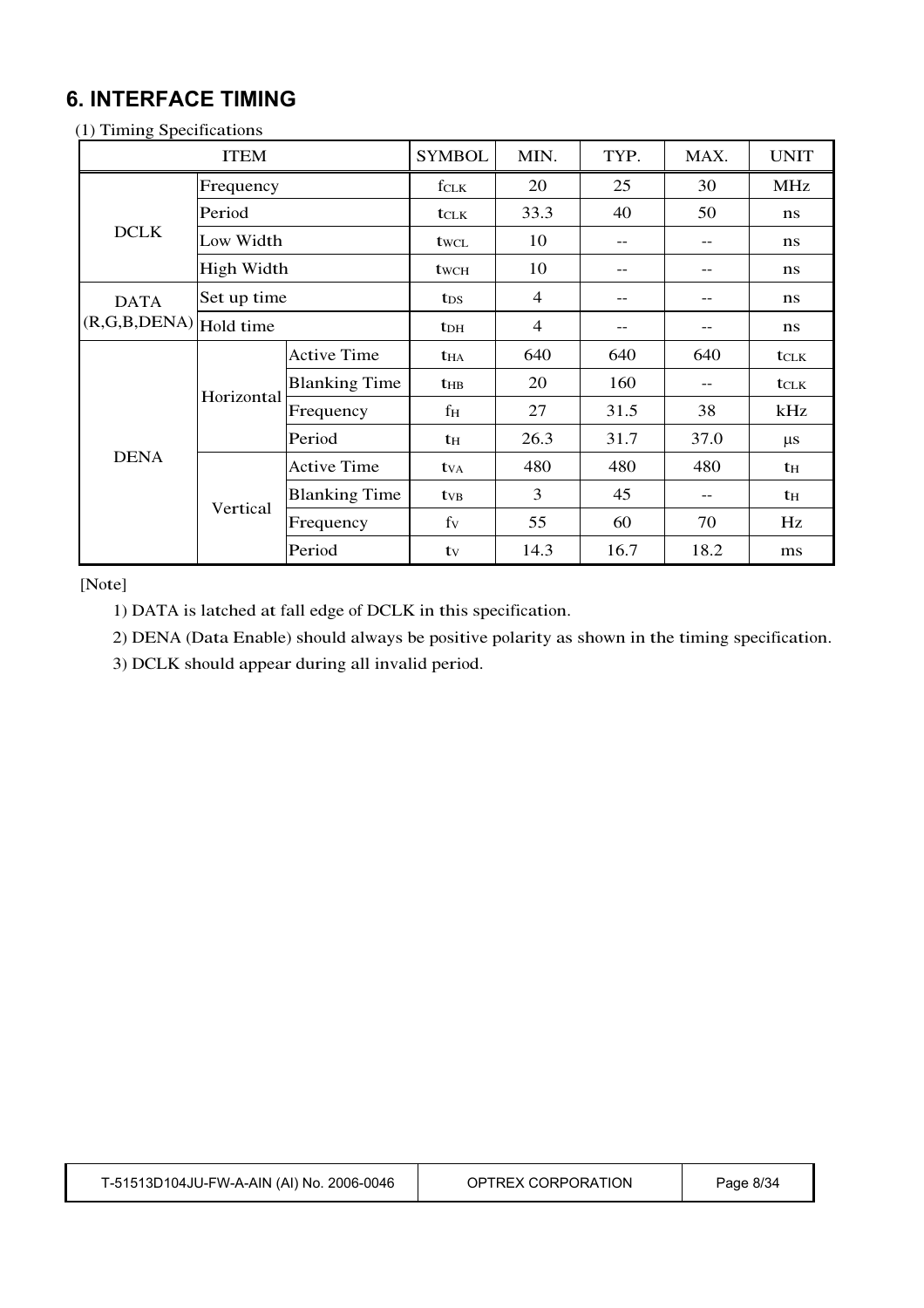### (2) Timing Chart

a. Pixel Timing Chart



b. Horizontal Timing Chart



c. Vertical Timing Chart



| T-51513D104JU-FW-A-AIN (AI) No. 2006-0046 | OPTREX CORPORATION | Page 9/34 |
|-------------------------------------------|--------------------|-----------|
|-------------------------------------------|--------------------|-----------|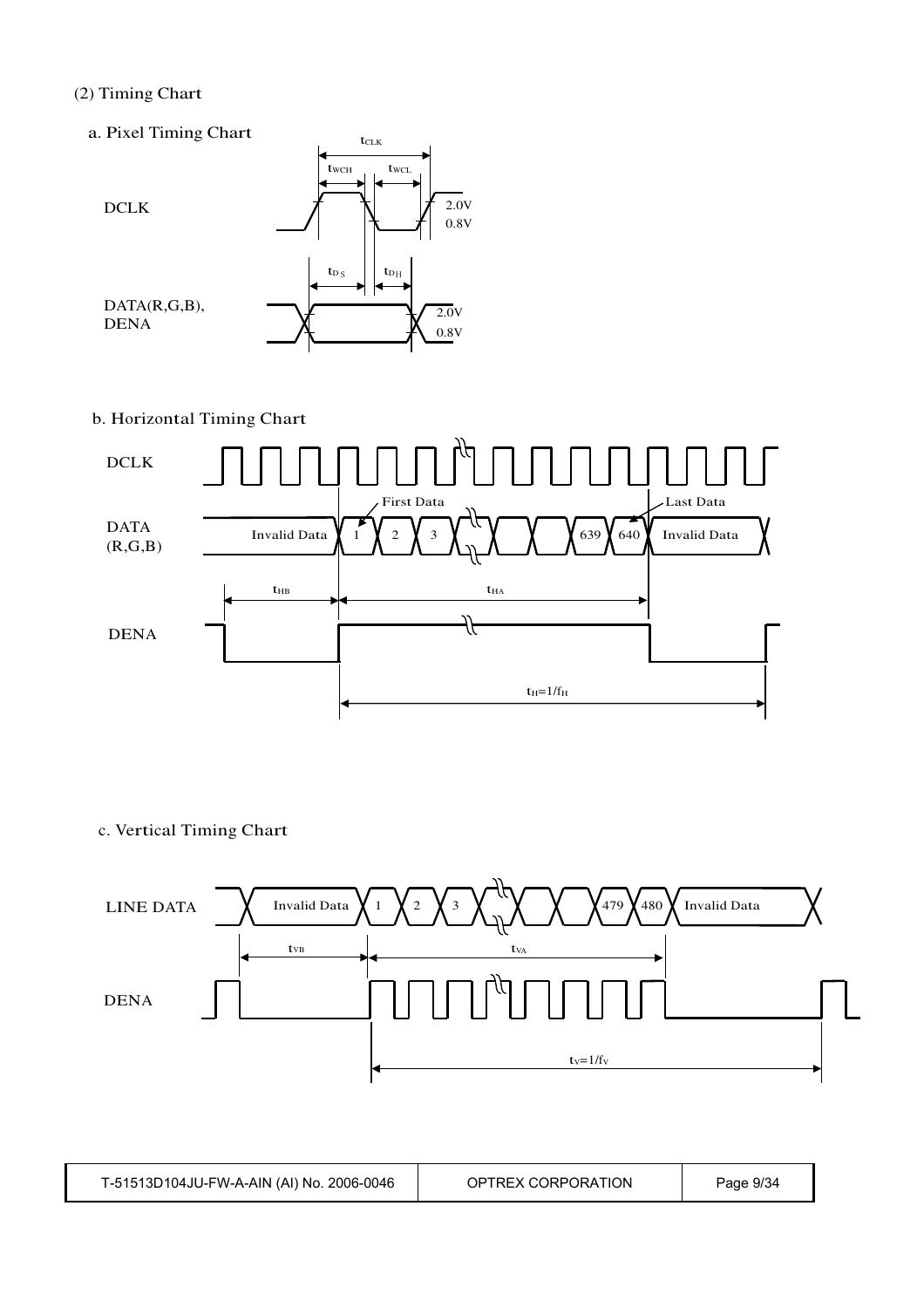#### (3) Color Data Assignment

|              |                |                  |                   |                                                        |                            |                  |                     |                   |                         | <b>INPUT DATA</b>             |                  |                       |                      |                  |                        |                               |                  |                                        |                  |
|--------------|----------------|------------------|-------------------|--------------------------------------------------------|----------------------------|------------------|---------------------|-------------------|-------------------------|-------------------------------|------------------|-----------------------|----------------------|------------------|------------------------|-------------------------------|------------------|----------------------------------------|------------------|
| <b>COLOR</b> |                |                  |                   | R DATA                                                 |                            |                  |                     | <b>G DATA</b>     |                         |                               |                  |                       |                      | <b>B DATA</b>    |                        |                               |                  |                                        |                  |
|              |                |                  |                   | $R5 \rvert R4 \rvert R3 \rvert R2 \rvert R1 \rvert R0$ |                            |                  |                     |                   |                         | $G5$ $G4$ $G3$ $G2$ $G1$ $G0$ |                  |                       |                      |                  |                        |                               |                  | B5   B4   B3   B2   B1   B0            |                  |
|              |                | MSB:             |                   |                                                        |                            |                  | LSB                 | MSB:              |                         |                               |                  |                       |                      | LSB MSB          |                        |                               |                  |                                        | LSB              |
|              | <b>BLACK</b>   | $0$              | $\mathbf{0}$      | $\boldsymbol{0}$                                       | $\overline{0}$<br>÷        | $\boldsymbol{0}$ | $\mathbf{0}$        | $\mathbf{0}$<br>ŧ | $\boldsymbol{0}$        | $\overline{0}$<br>÷           | $\boldsymbol{0}$ | $\boldsymbol{0}$      | $\boldsymbol{0}$     | $\overline{0}$   | $\boldsymbol{0}$<br>÷. | $\mathbf{0}$                  | $\overline{0}$   | $\boldsymbol{0}$                       | $\overline{0}$   |
|              | RED(63)        | 1                | $\mathbf{1}$      | $\mathbf{1}$                                           | $\mathbf{1}$               | $\mathbf{1}$     | 1                   | $\boldsymbol{0}$  | $\boldsymbol{0}$        | $\boldsymbol{0}$              | $\mathbf{0}$     | $\boldsymbol{0}$      | $\boldsymbol{0}$     | $\mathbf{0}$     | $\boldsymbol{0}$       | $\mathbf{0}$                  | $\mathbf{0}$     | $\boldsymbol{0}$                       | $\theta$         |
|              | GREEN(63)      | $\mathbf{0}$     | $\mathbf{0}$      | $\overline{0}$                                         | $\mathbf{0}$               | $\mathbf{0}$     | $\boldsymbol{0}$    | $\mathbf{1}$      | $\mathbf{1}$            | $\mathbf{1}$                  | $\mathbf{1}$     | $\mathbf{1}$          | 1                    | $\theta$         | $\boldsymbol{0}$       | $\overline{0}$                | $\mathbf{0}$     | $\mathbf{0}$                           | $\theta$         |
| <b>BASIC</b> | BLUE(63)       | $\mathbf{0}$     | $\mathbf{0}$      | $\Omega$                                               | $\mathbf{0}$               | $\mathbf 0$      | 0                   | $\overline{0}$    | $\overline{0}$          | $\boldsymbol{0}$              | $\mathbf{0}$     | $\boldsymbol{0}$      | $\theta$             | 1                | $\mathbf{1}$           | 1                             | 1                | 1                                      | 1                |
| <b>COLOR</b> | <b>CYAN</b>    | $\overline{0}$   | $\boldsymbol{0}$  | $\theta$                                               | $\boldsymbol{0}$           | $\mathbf{0}$     | $\mathbf{0}$        | $\mathbf{1}$      | $\mathbf{1}$            | $\mathbf{1}$                  | $\mathbf{1}$     | 1                     | 1                    | 1                | $\mathbf{1}$           | 1                             | 1                | 1                                      | 1                |
|              | <b>MAGENTA</b> | 1                | $\mathbf{1}$      | 1                                                      | $\mathbf{1}$               | $\mathbf{1}$     | 1                   | $\boldsymbol{0}$  | $\boldsymbol{0}$        | $\boldsymbol{0}$              | $\boldsymbol{0}$ | $\boldsymbol{0}$      | $\boldsymbol{0}$     | $\mathbf{1}$     | $\mathbf{1}$           | 1                             | -1               | 1                                      | 1                |
|              | <b>YELLOW</b>  | 1                | 1                 | 1                                                      | $\mathbf{1}$               | $\mathbf{1}$     | 1                   | $\mathbf{1}$      | $\mathbf{1}$            | $\mathbf{1}$                  | $\mathbf{1}$     | $\mathbf{1}$          | $\mathbf{1}$         | $\boldsymbol{0}$ | $\boldsymbol{0}$       | $\boldsymbol{0}$              | $\boldsymbol{0}$ | $\boldsymbol{0}$                       | $\boldsymbol{0}$ |
|              | <b>WHITE</b>   |                  | 1                 | 1                                                      | 1                          | 1                | 1                   | 1                 | 1                       | 1                             | $\mathbf{1}$     | 1                     | 1                    | 1                | 1                      | 1                             | 1                |                                        | 1                |
|              | RED(1)         | $\Omega$         | $\boldsymbol{0}$  | $\mathbf{0}$                                           | $\boldsymbol{0}$           | $\overline{0}$   | 1                   | $\boldsymbol{0}$  | $\boldsymbol{0}$        | $\boldsymbol{0}$              | $\mathbf{0}$     | $\boldsymbol{0}$      | $\boldsymbol{0}$     | $\boldsymbol{0}$ | $\boldsymbol{0}$       | $\mathbf{0}$                  | $\mathbf{0}$     | $\boldsymbol{0}$                       | $\overline{0}$   |
|              | RED(2)         | $\overline{0}$   | $\boldsymbol{0}$  | $\mathbf{0}$                                           | $\overline{0}$             | $\pm 1$          | $\mathbf{0}$        | $\boldsymbol{0}$  | $\boldsymbol{0}$        | $\boldsymbol{0}$              | $\overline{0}$   | $\boldsymbol{0}$      | $\boldsymbol{0}$     | $\boldsymbol{0}$ | $\overline{0}$<br>ŧ.   | $\mathbf{0}$                  | $\boldsymbol{0}$ | $\boldsymbol{0}$                       | $\mathbf{0}$     |
|              |                |                  |                   |                                                        |                            |                  |                     |                   |                         |                               |                  |                       |                      |                  |                        |                               |                  |                                        |                  |
| <b>RED</b>   |                |                  |                   |                                                        |                            |                  |                     |                   |                         |                               |                  |                       |                      |                  |                        |                               |                  |                                        |                  |
|              | RED(62)        | 1                | $\mathbf{1}$      | $\mathbf{1}$                                           | $\mathbf{1}$               | $\mathbf{1}$     | $\boldsymbol{0}$    | $\boldsymbol{0}$  | $\boldsymbol{0}$        | $\boldsymbol{0}$              | $\boldsymbol{0}$ | $\boldsymbol{0}$      | $\boldsymbol{0}$     | $\boldsymbol{0}$ | $\boldsymbol{0}$       | $\mathbf{0}$                  | $\boldsymbol{0}$ | $\mathbf{0}$                           | $\overline{0}$   |
|              | RED(63)        | $\mathbf{1}$     | $\mathbf{1}$      | $\mathbf{1}$                                           | 1                          | $\mathbf{1}$     | $\mathbf{1}$        | $\boldsymbol{0}$  | $\boldsymbol{0}$        | $\boldsymbol{0}$              | $\boldsymbol{0}$ | $\boldsymbol{0}$      | $\boldsymbol{0}$     | $\boldsymbol{0}$ | $\mathbf{0}$           | $\boldsymbol{0}$              | $\mathbf{0}$     | $\boldsymbol{0}$                       | $\boldsymbol{0}$ |
|              | GREEN(1)       | $\overline{0}$   | $\boldsymbol{0}$  | $\overline{0}$                                         | $\boldsymbol{0}$           | $\mathbf{0}$     | $\overline{0}$      | $\mathbf{0}$      | $\boldsymbol{0}$        | $\boldsymbol{0}$              | $\boldsymbol{0}$ | $\boldsymbol{0}$      | 1                    | $\boldsymbol{0}$ | $\boldsymbol{0}$       | $\mathbf{0}$                  | $\boldsymbol{0}$ | $\overline{0}$                         | $\overline{0}$   |
|              | GREEN(2)       | $\boldsymbol{0}$ | $\overline{0}$    | $\mathbf{0}$                                           | $\boldsymbol{0}$           | $\mathbf 0$      | $\overline{0}$      | $\mathbf{0}$      | $\mathbf{0}$            | $\mathbf{0}$                  | $\mathbf{0}$     | $\mathbf{1}$          | $\mathbf{0}$         | $\mathbf{0}$     | $\mathbf{0}$           | $\Omega$                      | $\theta$         | $\overline{0}$                         | $\overline{0}$   |
|              |                |                  |                   |                                                        |                            |                  |                     |                   |                         |                               |                  |                       |                      |                  |                        |                               |                  |                                        |                  |
| <b>GREEN</b> |                |                  |                   |                                                        |                            |                  |                     |                   |                         |                               |                  |                       |                      |                  |                        |                               |                  |                                        |                  |
|              | GREEN(62)      | 0 <sup>1</sup>   | $\mathbf{0}$      | $\boldsymbol{0}$                                       | ÷<br>$\boldsymbol{0}$<br>÷ | $\bf{0}$         | $\mathbf{0}$<br>Ŧ.  |                   | $1 \;   \; 1 \;   \; 1$ |                               | $1\quad1$        |                       | -1<br>$\overline{0}$ | $0 \quad 0$      |                        | $\overline{0}$                | $\pm 0$          | $\overline{0}$                         | $\overline{0}$   |
|              | GREEN(63)      |                  |                   | $0 \ 0 \ 0 \ 0 \ 0$                                    |                            |                  | $\mathbf{0}$        |                   |                         | $1 \t1 \t1 \t1 \t1 \t1$       |                  |                       | $\overline{1}$       |                  | $0 \nvert 0$           |                               |                  | $\begin{array}{c} 0 \end{array}$       | $\bf{0}$         |
|              | BLUE(1)        |                  | $0 \mid 0 \mid 0$ |                                                        |                            |                  | $\mathbf{0}$        |                   | $0 \mid 0 \mid 0$       |                               |                  |                       |                      | $0 \mid 0$       |                        | $\overline{0}$<br>÷           |                  | 0 0 1                                  |                  |
|              | BLUE(2)        | 0 <sup>1</sup>   | $\overline{0}$    | $\begin{array}{c} 0 \\ 0 \end{array}$                  | $\boldsymbol{0}$           | $\mathbf{0}$     | $\boldsymbol{0}$    | $\overline{0}$    | $\boldsymbol{0}$        | $\mathbf{0}$                  | $\mathbf{0}$     | $\mathbf{0}$          | $\boldsymbol{0}$     | $\overline{0}$   | $\boldsymbol{0}$       | $\mathbf{0}$                  | $\boldsymbol{0}$ | $\mathbf{1}$                           | $\boldsymbol{0}$ |
|              |                |                  |                   |                                                        |                            |                  |                     |                   |                         |                               |                  |                       |                      |                  |                        |                               |                  |                                        |                  |
| <b>BLUE</b>  |                |                  |                   |                                                        |                            |                  |                     |                   |                         |                               |                  |                       |                      |                  |                        |                               |                  |                                        |                  |
|              | BLUE(62)       |                  |                   | 0   0   0   0   0                                      |                            |                  | $\overline{0}$<br>÷ |                   |                         | 0   0   0   0   0   0         |                  |                       |                      |                  |                        |                               |                  | $1 \mid 1 \mid 1 \mid 1 \mid 1 \mid 0$ |                  |
|              | BLUE(63)       |                  |                   | 0   0   0   0   0   0                                  |                            |                  |                     |                   |                         |                               |                  | 0   0   0   0   0   0 |                      |                  |                        | $1 \mid 1 \mid 1 \mid 1 \mid$ |                  |                                        | $1 \mid 1$       |

[Note]

1) Definition of gray scale

Color (n) --- n indicates gray scale level. Higher n means brighter level.

2) Data

1:High, 0: Low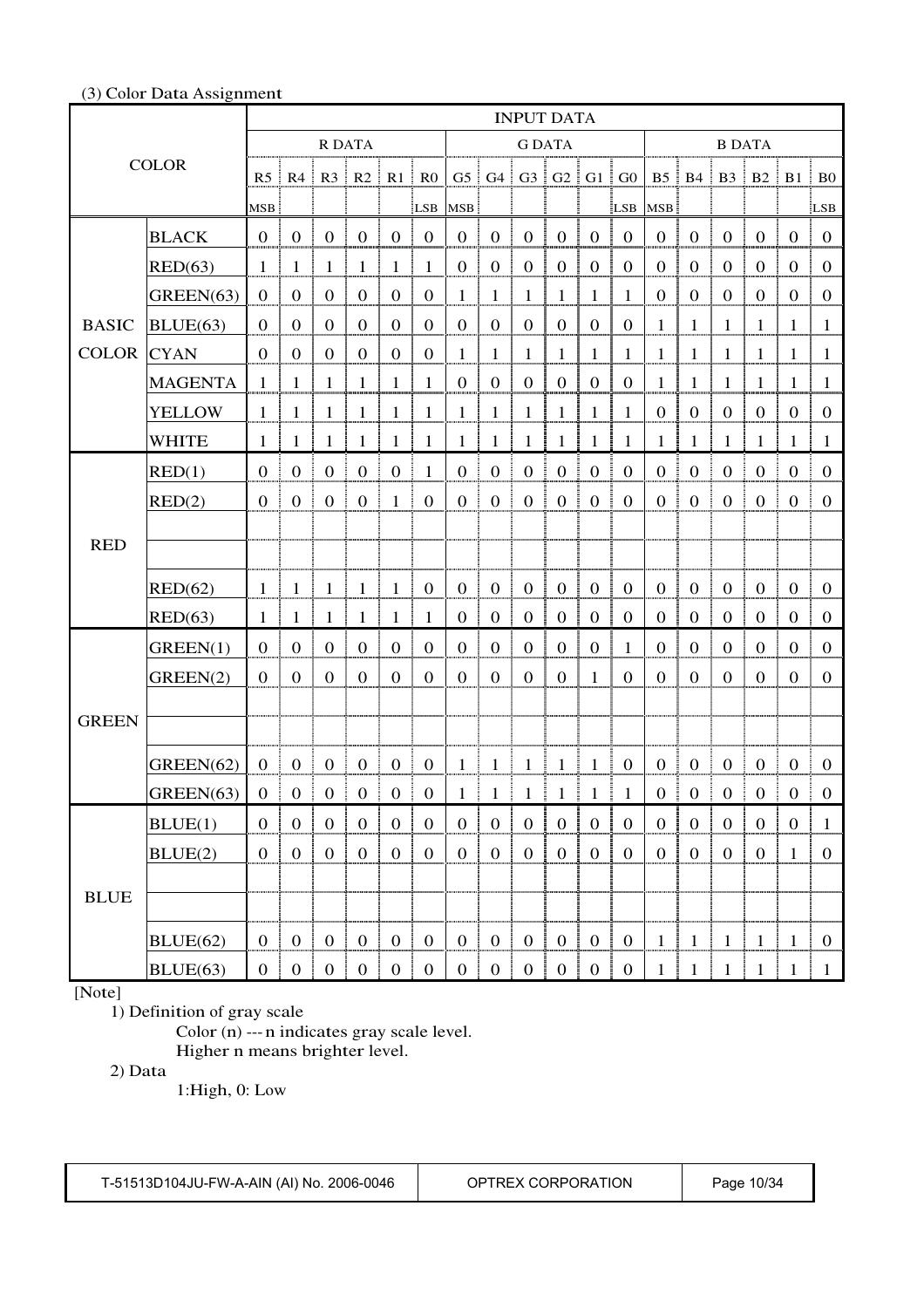#### (4) Display Position and Scan Direction

D(X,Y) shows the data number of input signal for LCD panel signal processing PCB.

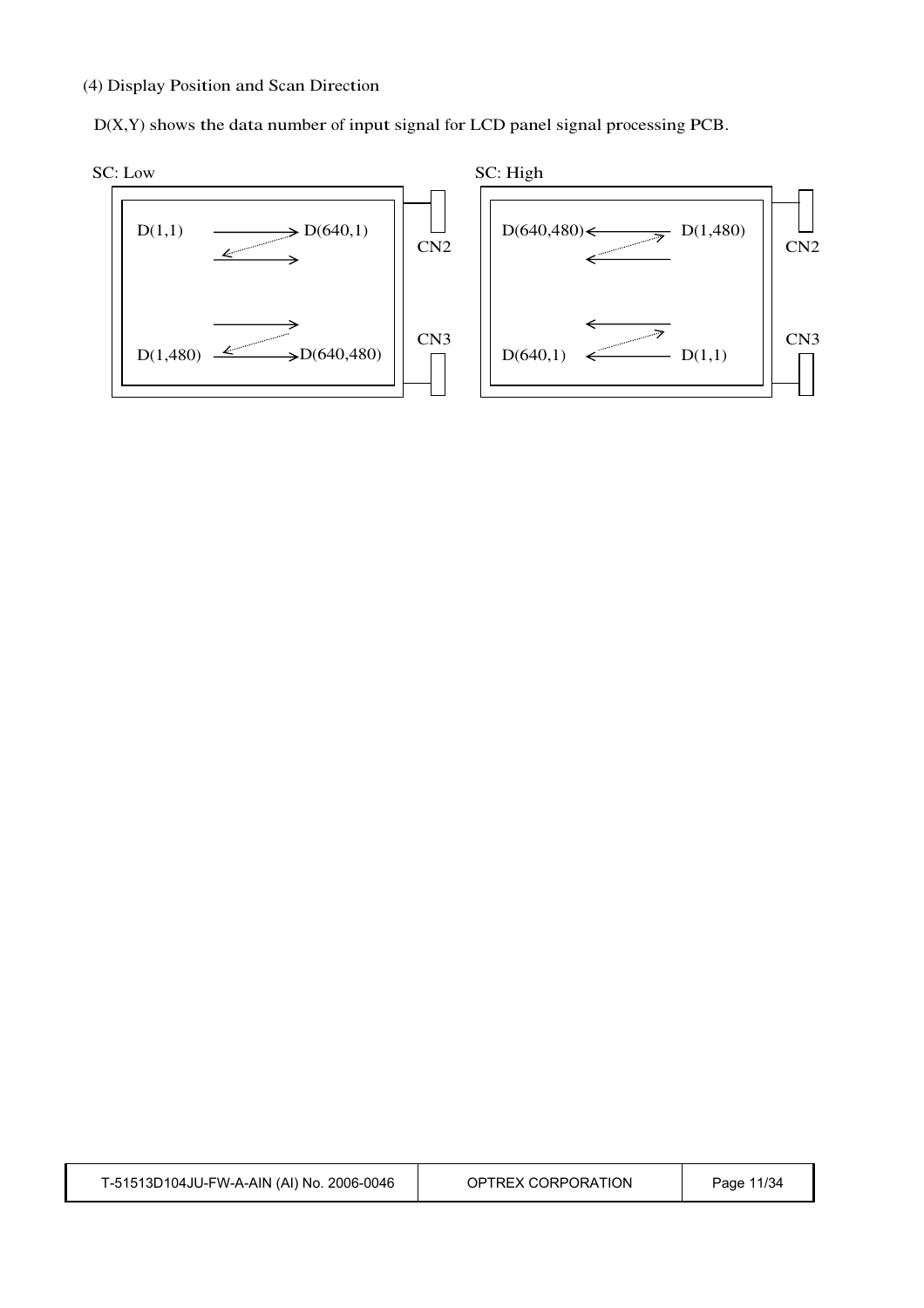### **7. BLOCK DIAGRAM**

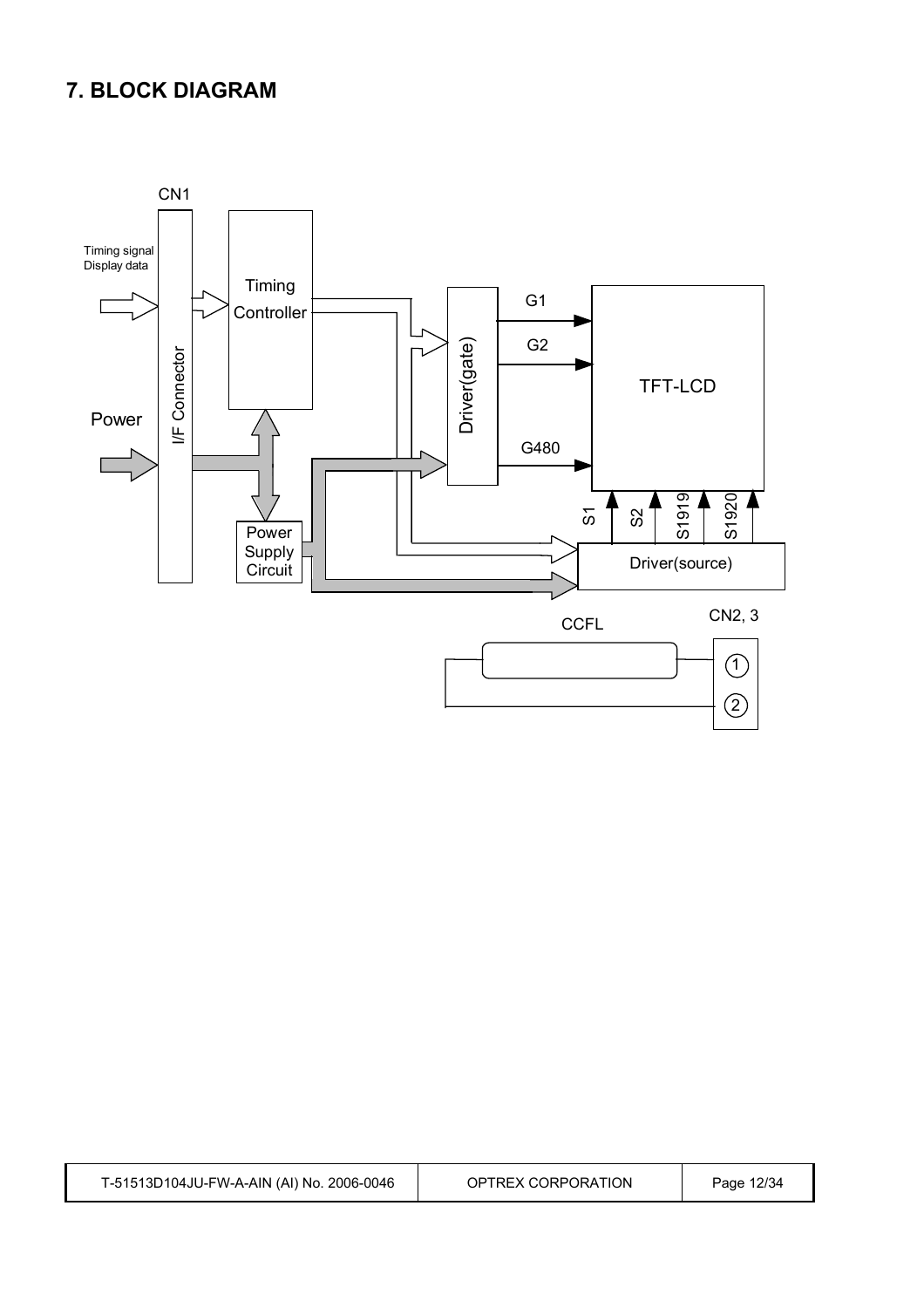### **8. MECHANICAL SPECIFICATIONS**

(1) Front Side



1) Tolerance is  $\pm 0$ , 5mm unless noted<br>2) Except for thickness of PET film

(Unit:mm)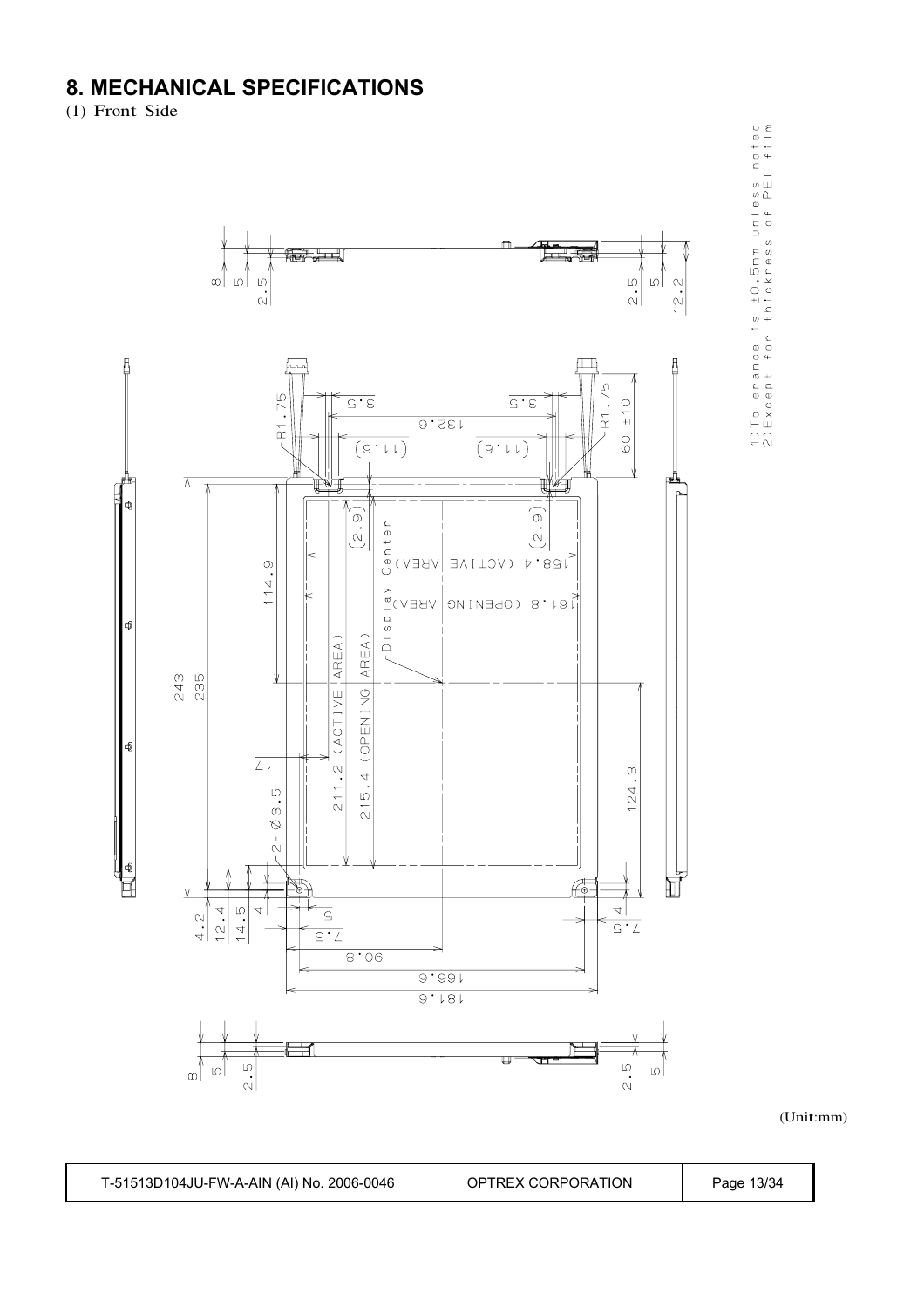

(Unit:mm)

[Note]We recommend you referring to the detailed drawing for your design.

Please contact our company sales representative when you need the detailed drawing.

| T-51513D104JU-FW-A-AIN (AI) No. 2006-0046 | OPTREX CORPORATION | Page 14/34 |
|-------------------------------------------|--------------------|------------|
|-------------------------------------------|--------------------|------------|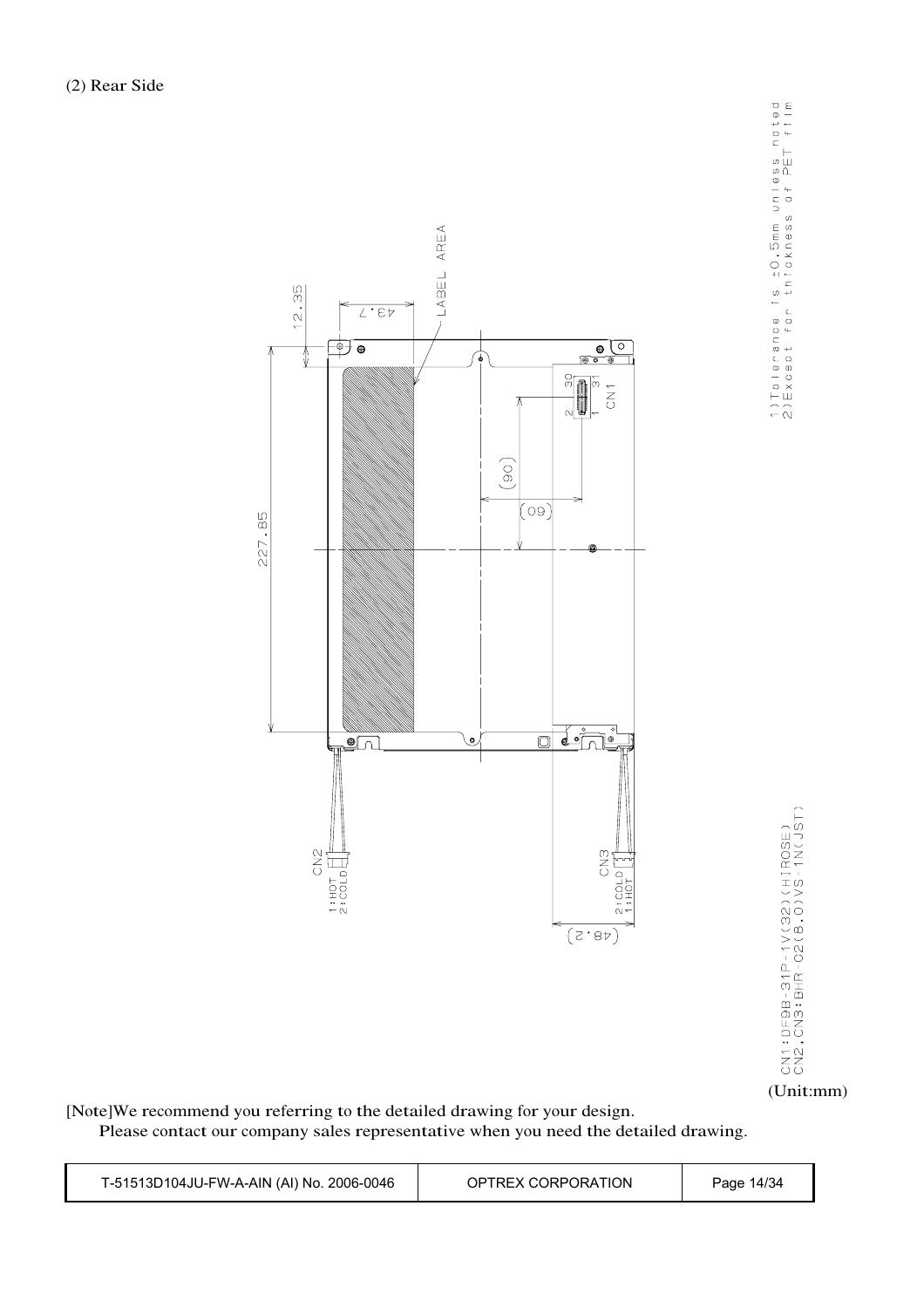| Ta=25°C, VCC=3.3 V, Input Signals: Typ. Values shown in Section 6 |            |               |                                                                       |                   |            |                          |                   |            |
|-------------------------------------------------------------------|------------|---------------|-----------------------------------------------------------------------|-------------------|------------|--------------------------|-------------------|------------|
| <b>ITEM</b>                                                       |            | <b>SYMBOL</b> | <b>CONDITION</b>                                                      | MIN.              | TYP.       | MAX.                     | <b>UNIT</b>       | Remarks    |
| <b>Contrast Ratio</b>                                             |            | CR            | $\theta$ <sub>V</sub> = $0^\circ$ , $\theta$ <sub>H</sub> = $0^\circ$ | 350               | 500        | $-$                      | $-$               | $*1)*2*5)$ |
| Luminance                                                         |            | Lw            | $\theta$ <sub>V</sub> = $0^\circ$ , $\theta$ <sub>H</sub> = $0^\circ$ | 340               | 430        | $-$                      | cd/m <sup>2</sup> | $*1)*5)$   |
| Luminance Uniformity                                              |            | $\Delta L$ w  | $\theta$ v=0°, $\theta$ H=0°                                          | $\qquad \qquad -$ | $- -$      | 30                       | $\%$              | $*1)*3*5)$ |
|                                                                   |            | tr            | $\theta$ v=0°, $\theta$ H=0°                                          | $- -$             | 6          | $\overline{\phantom{m}}$ | ms                | $*1)*4*5$  |
| Response Time                                                     |            | tf            | $\theta$ v=0°, $\theta$ H=0°                                          | $- -$             | 19         | $\overline{\phantom{m}}$ | ms                | $*1)*4*5)$ |
|                                                                   | Horizontal | $\theta$ H    |                                                                       | $-50 - 50$        | $-65 - 65$ | $-$                      | $\circ$           | $*1*5)$    |
| Viewing                                                           | Vertical   | $\theta$ v    | $CR \ge 10$                                                           | $-30-40$          | $-45 - 65$ | $-$                      | $\circ$           | $*1*5)$    |
| Angle                                                             | Horizontal | $\theta$ H    |                                                                       | $-65 - 65$        | $-80 - 80$ | $-$                      |                   | $*1)*5)$   |
|                                                                   | Vertical   | $\theta$ v    | $CR \geq 5$                                                           | $-40 - 50$        | $-50 - 80$ | $-\,-$                   |                   | $*1*5)$    |
| <b>Image Sticking</b>                                             |            | tis           | 2 <sub>h</sub>                                                        |                   |            | 2                        | ${\bf S}$         | $*6)$      |
|                                                                   | Red        | Rx            |                                                                       | 0.554             | 0.584      | 0.614                    |                   |            |
|                                                                   |            | <b>Ry</b>     |                                                                       | 0.301             | 0.331      | 0.361                    |                   |            |
| Color                                                             | Green      | Gx            |                                                                       | 0.299             | 0.329      | 0.359                    |                   |            |
| Coordinates                                                       |            | Gy            | $\theta$ v=0°, $\theta$ H=0°                                          | 0.503             | 0.533      | 0.563                    | --                | $*1)*5)$   |
| Blue                                                              |            | Bx            |                                                                       | 0.132             | 0.162      | 0.192                    |                   |            |
|                                                                   |            |               |                                                                       | 0.130             | 0.160      | 0.190                    |                   |            |
|                                                                   | White      | Wx            |                                                                       | 0.283             | 0.313      | 0.343                    |                   |            |
|                                                                   |            | <b>Wy</b>     |                                                                       | 0.299             | 0.329      | 0.359                    |                   |            |

### **9. OPTICAL CHARACTERISTICS**

[Note]

These items are measured using CS1000(MINOLTA) for color coordinates, EZContrast(ELDIM) for viewing angle and CS1000 or BM-5A(TOPCON) for others under the dark room condition (no ambient light) after more than 30 minutes from turning on the lamp unless noted.

Condition: IL=6.0 mArms, FL=55 kHz

Measurement method for luminance and color coordinates is as follows.



The luminance is measured according to FLAT PANEL DISPLAY MEASUREMENTS STANDARD (VESA Standard).

| T-51513D104JU-FW-A-AIN (AI) No. 2006-0046 | OPTREX CORPORATION | Page 15/34 |  |
|-------------------------------------------|--------------------|------------|--|
|-------------------------------------------|--------------------|------------|--|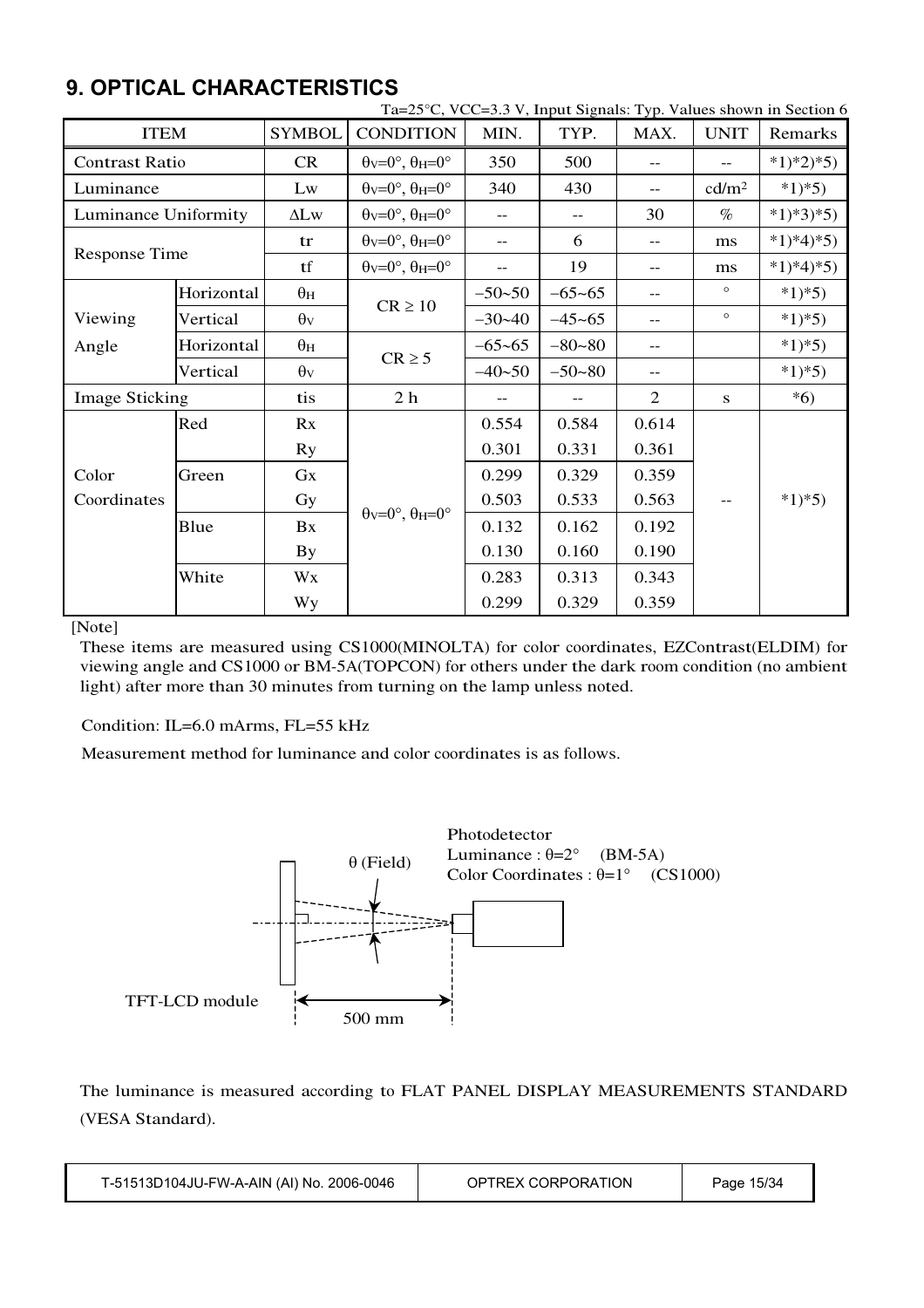#### \*1) Measurement Point

Contrast Ratio, Luminance, Response Time, Viewing Angle, Color Coordinates: Display Center Luminance Uniformity: point  $1-5$  shown in a figure below



#### \*2) Definition of Contrast Ratio

CR=Luminance with all white pixels / Luminance with all black pixels

- \*3) Definition of Luminance Uniformity  $\Delta$ Lw=[Lw(MAX)/Lw(MIN)-1]  $\times$  100
- \*4) Definition of Response Time



\*5) Definition of Viewing Angle ( $\theta$ v,  $\theta$ H)

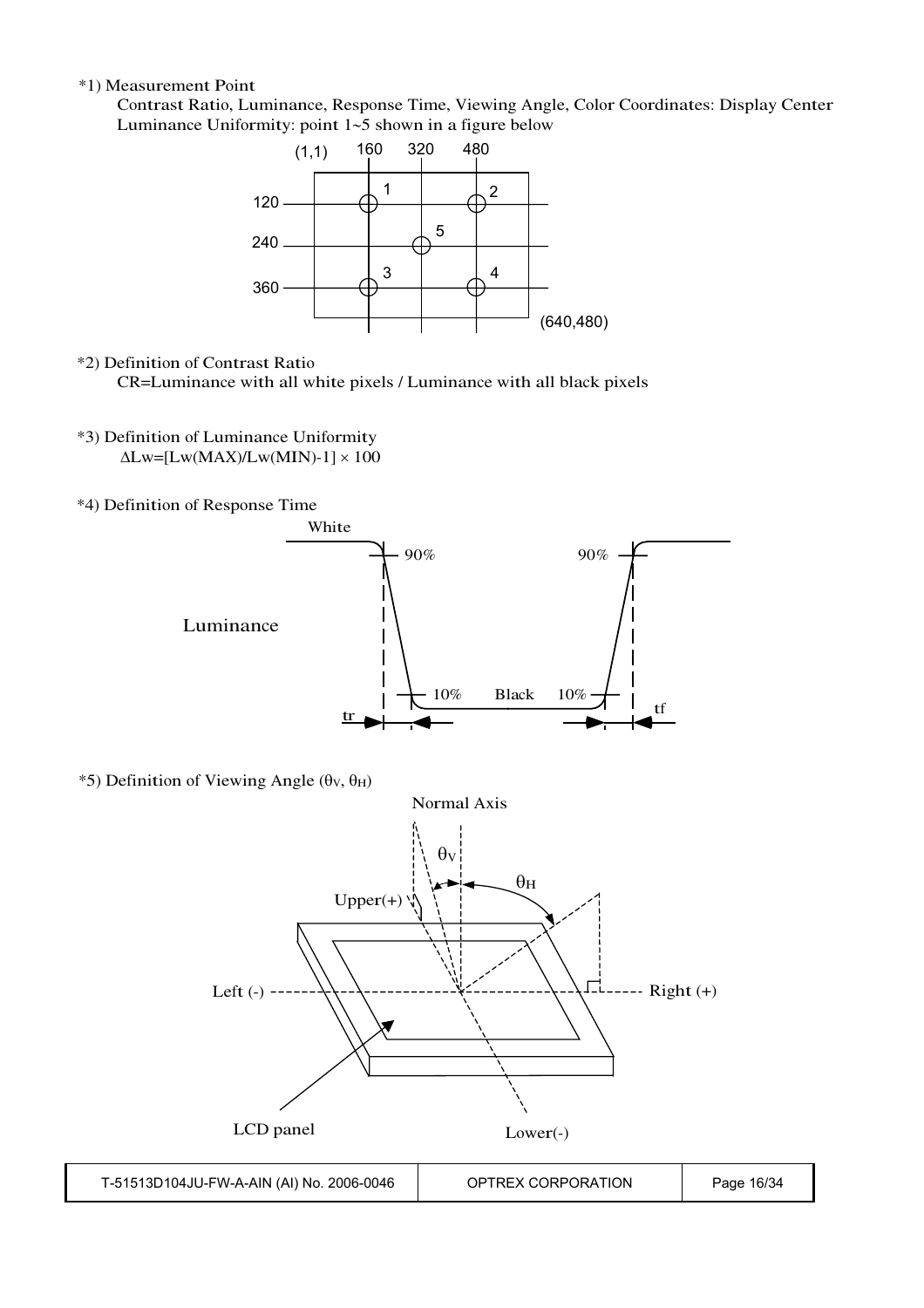#### \*6) Image Sticking

Continuously display the test pattern shown in the figure below for two-hours. Then display a completely white screen. The previous image shall not persist more than two seconds at 25°C.



TEST PATTERN FOR IMAGE STICKING TEST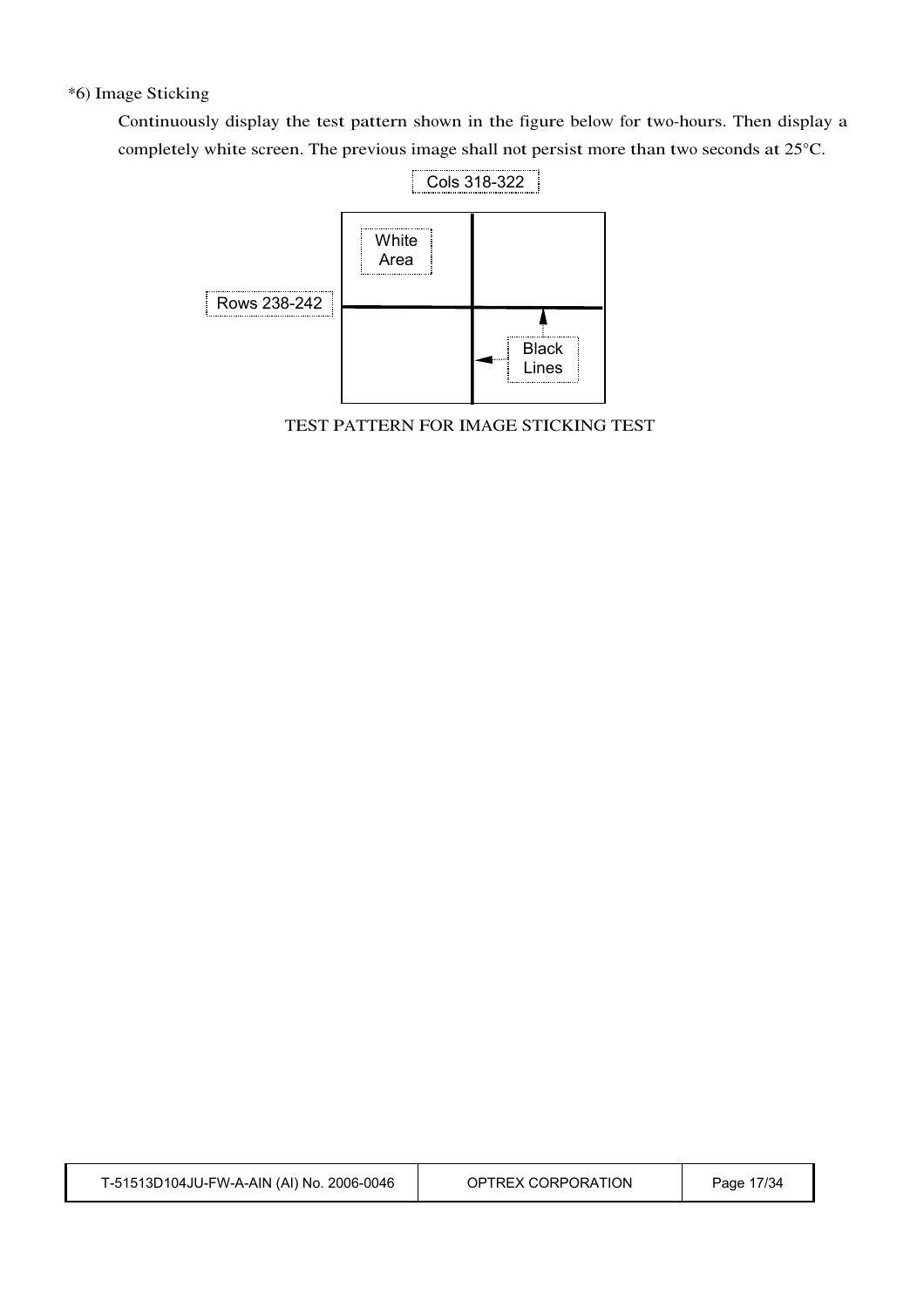## **10. RELIABILITY TEST CONDITION**

#### (1) Temperature and Humidity

| <b>ITEM</b>                                               | <b>CONDITIONS</b>                                                   |
|-----------------------------------------------------------|---------------------------------------------------------------------|
| <b>HIGH TEMPERATURE</b><br><b>HIGH HUMIDITY OPERATION</b> | 40°C, 90%RH, 240 h<br>(No condensation)                             |
| <b>HIGH TEMPERATURE OPERATION</b>                         | $70^{\circ}$ C, 240 h                                               |
| LOW TEMPERATURE OPERATION                                 | $-20^{\circ}$ C, 240 h                                              |
| HIGH TEMPERATURE STORAGE                                  | 80°C, 240 h                                                         |
| LOW TEMPERATURE STORAGE                                   | $-20^{\circ}$ C, 240 h                                              |
| THERMAL SHOCK (NON-OPERATION)                             | BETWEEN $-20^{\circ}$ C (1h) and 80 $^{\circ}$ C(1h),<br>100 CYCLES |

#### (2) Shock & Vibration

| ITEM                                | CONDITIONS                                                                                                                                                                                                   |
|-------------------------------------|--------------------------------------------------------------------------------------------------------------------------------------------------------------------------------------------------------------|
|                                     | Shock level: $1470m/s^2(150G)$                                                                                                                                                                               |
| <b>SHOCK</b>                        | Waveform: half sinusoidal wave, 2ms                                                                                                                                                                          |
| (NON-OPERATION)                     | Number of shocks: one shock input in each direction of three mutually                                                                                                                                        |
|                                     | perpendicular axis for a total of six shock inputs                                                                                                                                                           |
| <b>VIBRATION</b><br>(NON-OPERATION) | Vibration level: $9.8 \text{m/s}^2$ (1.0G)<br>Waveform: sinusoidal<br>Frequency range: 5 to 500Hz<br>Frequency sweep rate: 0.5 octave /min<br>Duration: one sweep from 5 to 500 Hz in each of three mutually |
|                                     | perpendicular axis (total 3 hours)                                                                                                                                                                           |

#### (3) Judgment standard

The judgment of the above tests should be made as follow:

- Pass: Normal display image, no damage of the display function. (ex. no line defect) Partial transformation of the module parts should be ignored.
- Fail: No display image, damage of the display function. (ex. line defect)